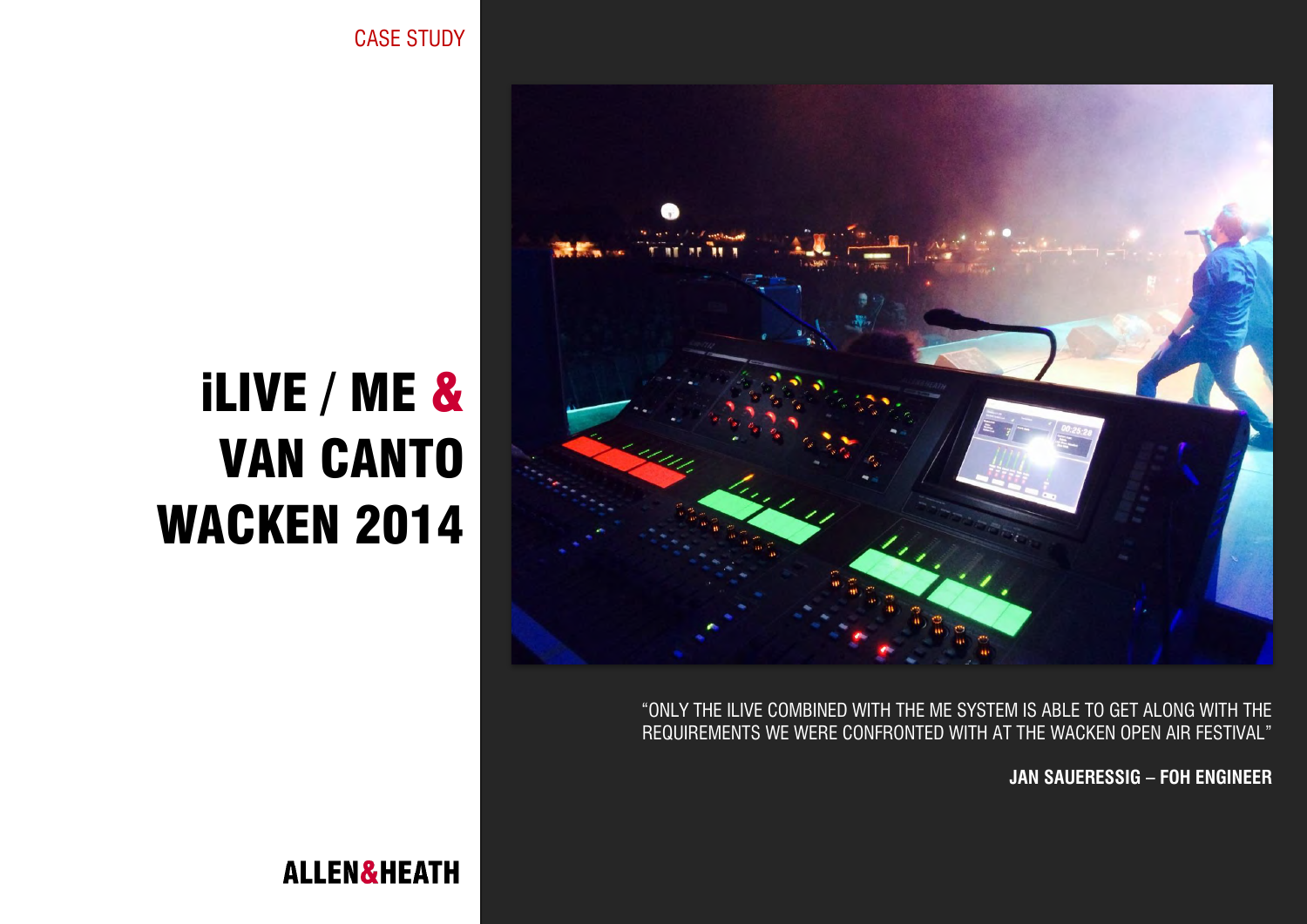

## iLIVE / ME & VAN CANTO WACKEN 2014

#### **The Requirement**

Wacken Open Air is a world famous Heavy Metal festival, held annually in Germany. For their third appearance at the festival, headlining on the Party Stage, acapella metal band VanCanto decided to invite several guests such as Tarja Turunen (ex-Nightwish), Chris Boltendahl (Grave Digger), André Matos (Angra), Victor Smolski (Rage) and Jörg Michael (ex-Stratovarius), and last but not least a 12 person choir.

The main band required 32 channels, plus another 32 channels for all the guests.

The 5 vocalists in VanCanto, plus all the guests, needed their own stereo mixes. The singers in the choir required a total of 6 stereo mixes. Drummer Bastian Emig wanted to be able to control his own mix.

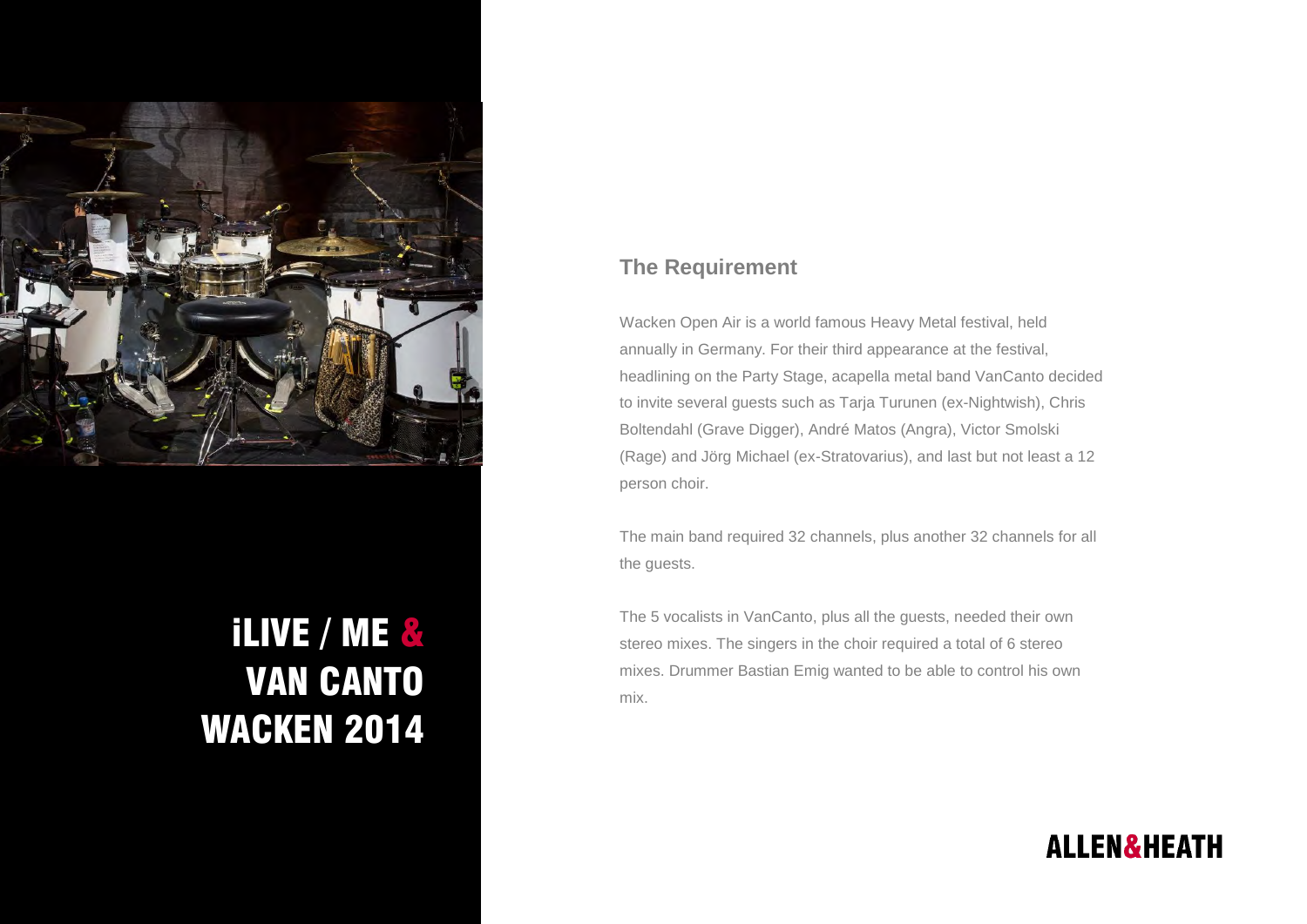#### **The Solution**

FoH Engineer, Jan Saueressig chose an Live 176 Surface and an iDR10 MixRack for FoH duties. Monitor engineer, Patrik Biesdorf, selected an iLive-T112 Surface and an iDR48 MixRack. Dante was used to provide the link between FoH and Monitors and for recording the show. The two systems managed 64 audio channels altogether.

The crew was already familiar with the ME Personal Mixing System and was able to route all the essential audio signals to a ME-1 personal mixer via a ME-U hub, allowing the drummer to control his own mix.

All in all, more than 250 channels were routed betweend the two racks, the recording and the ME-U.

The production was flawless and the show was one of the great highlights of the festival.

### **ALLEN&HEATH**